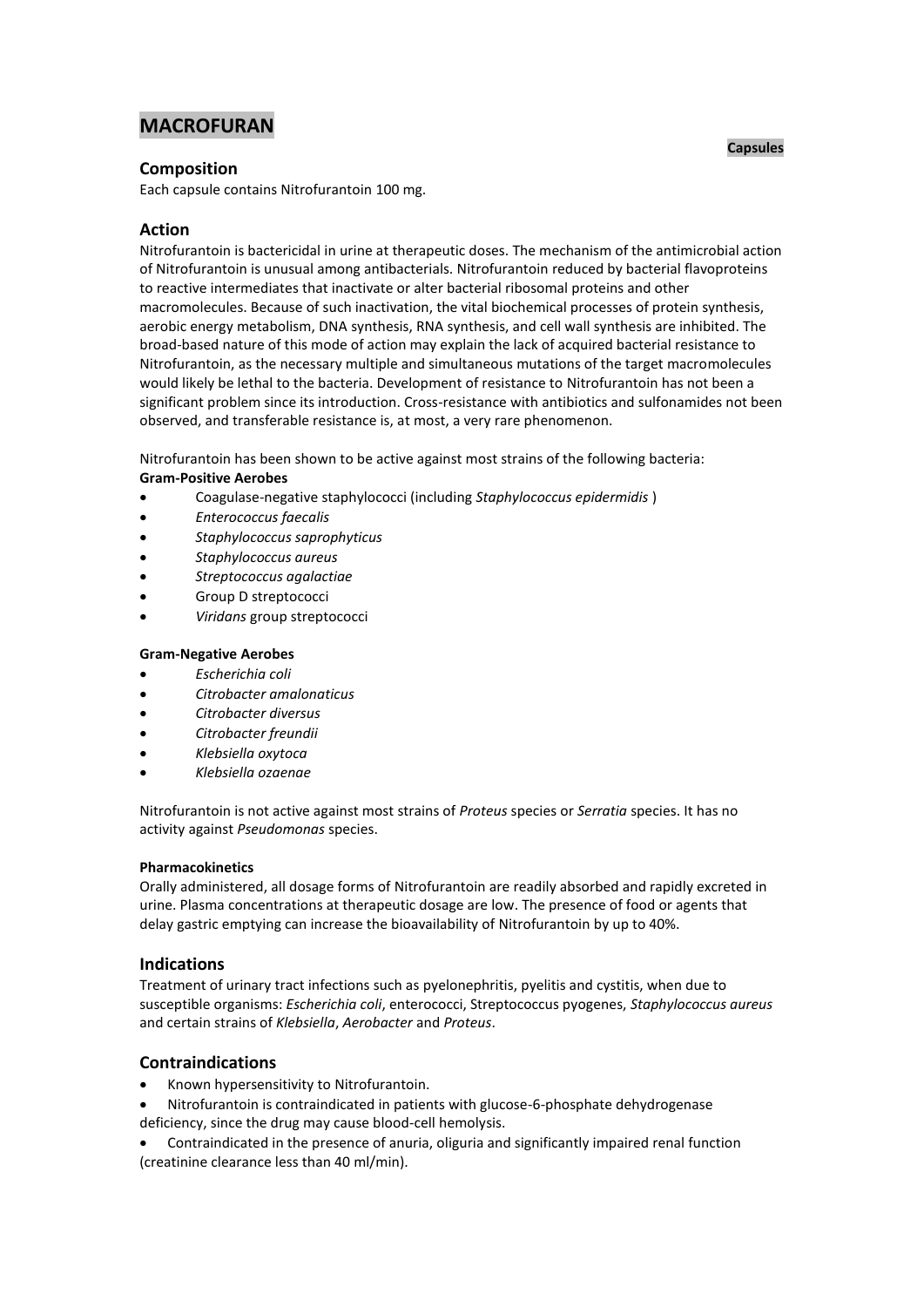Nitrofurantoin is contraindicated in pregnant women at term and in infants less than 1 month of age, because of the possibility of hemolytic anemia due to immature enzyme systems.

## **Warnings**

If acute, subacute or chronic pulmonary reactions occur, the drug should be withdrawn and appropriate measures taken.

Any sign of hemolysis is an indication to discontinue the drug. The hemolysis appears to be linked to glucose-6-phosphate dehydrogenase deficiency in the red blood cells of affected patients and is reversible upon withdrawal of the drug.

The drug should be withdrawn immediately if paresthesia is reported.

Chronic active hepatitis has been observed rarely and is considered a hypersensitivity reaction. The onset is insidious and therapy with Nitrofurantoin thus requires periodic monitoring of liver function.

#### **Pregnancy**

#### *Category B*

Animal reproduction studies have failed to demonstrate a risk to the fetus and there are no adequate and well-controlled studies in pregnant women.

#### **Nursing Mothers**

Minimal concentrations of Nitrofurantoin found in breast milk. Safety of use of this drug in nursing mothers has not been established, and its use is absolutely contraindicated when the nursing infant is less than 1 month old.

#### **Paediatric Use**

Safety of use in children less than 12 years of age has not been established. Nitrofurantoin contraindicated in infants less than 1 month of age.

# **Adverse Reactions**

### **Respiratory**

Pulmonary hypersensitivity reactions may occur. Chronic pulmonary reactions usually occur only in patients who have received continuous treatment for six months or longer. Malaise, dyspnea on exertion, cough and altered pulmonary function are common manifestations that can occur insidiously. Radiological and histological findings of diffuse interstitial pneumonitis or fibrosis, or both, are also common manifestations of the chronic pulmonary reaction. Fever is rarely prominent.

The severity of chronic pulmonary reactions and their degree of resolution appear to be related to the duration of therapy after the first clinical signs appear. Pulmonary function may be impaired permanently, even after cessation of therapy. The risk is greater when chronic pulmonary reactions are not recognised early.

Subacute pulmonary reactions may also appear. If therapy is not stopped, the symptoms may become more severe. Recovery may require several months.

Acute pulmonary reactions, characterized by fever, chills, dyspnea and pulmonary infiltration usually occur within the first week of therapy and are reversible on cessation of treatment.

#### **Gastrointestinal**

Anorexia, nausea, vomiting, abdominal pain, diarrhea and, rarely, hepatitis. Reduction of dosage may minimize these effects.

### **Dermatological**

Eruption, pruritus, urticaria and angioedema**.**

#### **Other Sensitivity Reactions**

Hepatitis, anaphylaxis, asthmatic attacks, cholestatic jaundice, drug fever and arthralgia.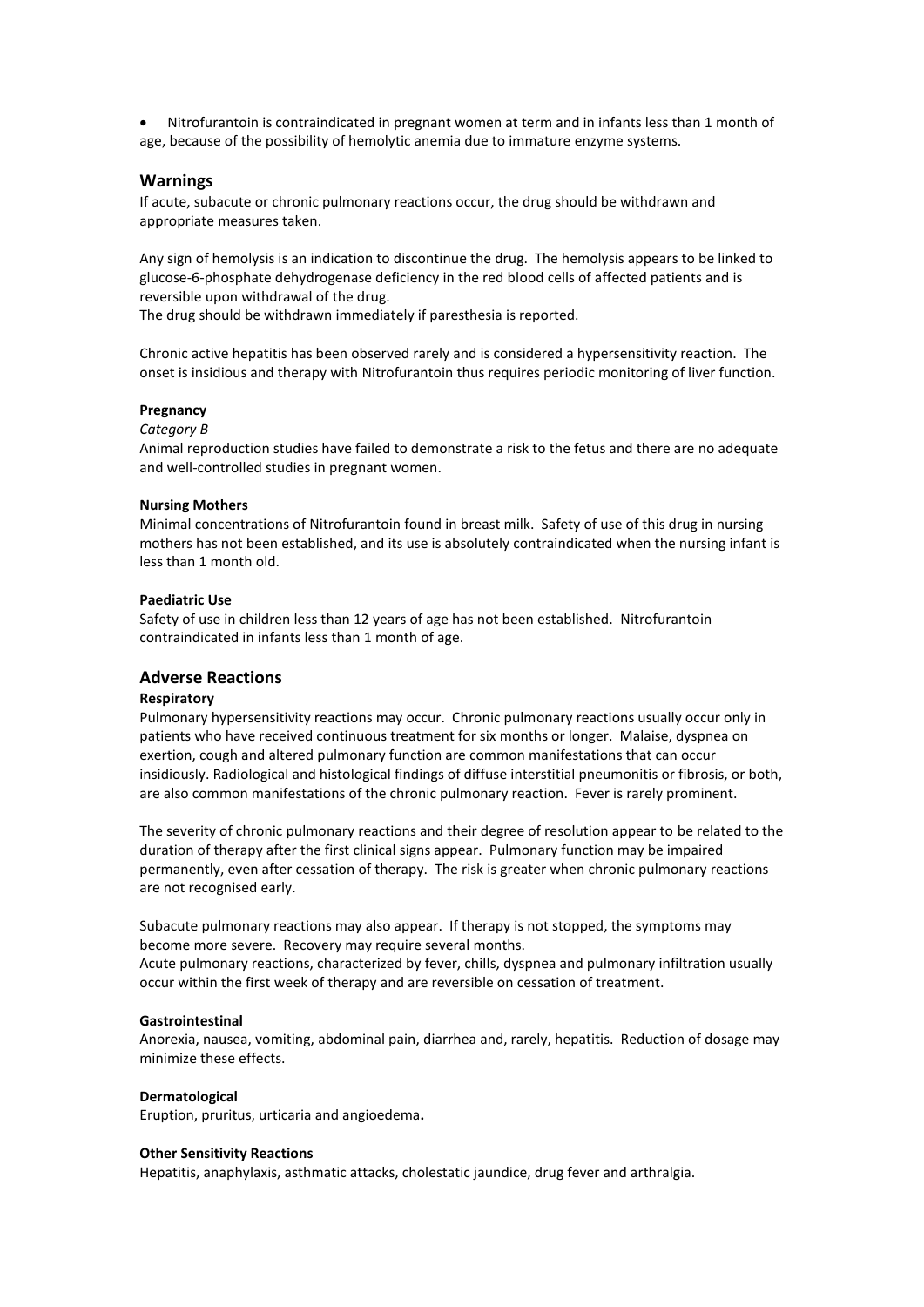# **Hematological**

Hemolytic anemia, granulocytopenia, eosinophilia and megaloblastic anemia. The blood system usually returns to normal following cessation of therapy.

### **Neurological**

Peripheral neuropathy, headache, dizziness, nystagmus and drowsiness.

#### **Other**

Transient alopecia.

Super infections caused by resistant organisms may occur in the genitourinary tract. The urine of patients taking Macrofuran may be colored dark yellow or brown. This results from the presence of metabolites and is quite harmless.

### **Precautions**

As with other antimicrobial agents, prolonged use may lead to superinfection. If this occurs, appropriate measures should be taken.

Nitrofurantoin may induce severe or irreversible peripheral neuropathy. This may be enhanced in the presence of such predisposing conditions as renal impairment, anemia, diabetes, electrolyte imbalance and vitamin B deficiency.

## **Drug Interactions**

## *Nitrofurantoin / Anticholinergics* Anticholinergics increase Nitrofurantoin bioavailability by slowing gastrointestinal motility.

### *Nitrofurantoin / Probenecid/ Sulfinpyrazone*

Probenecid or sulfinpyrazone should not be used concurrently with Nitrofurantoin, since they may inhibit renal excretion of Nitrofurantoin and thus raise serum levels. This may reduce the efficacy of Nitrofurantoin and increase its toxic potential.

### *Nitrofurantoin / Magnesium Trisilicate*

The rate of absorption of oral Nitrofurantoin may be decreased. A lapse of 2 hours is recommended if magnesium Trisilicate is to be administered.

### **Diagnostic Interference**

Serum glucose, bilirubin, alkaline phosphatase, serum glutamic oxaloacetic transaminase (SGOT), serum glutamic pyruvic transaminase (SGPT) and lactate dehydrogenase (LDH) levels may be increased.

Nitrofuran derivatives produce metabolites that may reduce urine glucose determination values (Benedict's reagent).

# **Dosage and Administration**

Specimens for culture and susceptibility testing should be obtained prior to and during drug administration.

Macrofuran may be given with food and milk in order to minimize gastric upset.

Macrofuran therapy should be continued for at least 1 week and for at least 3 days after the urine is tested and found to be sterile.

Continued infection indicates the need for re-evaluation. The recommended adult dosage is 50-100 mg, 4 times daily.

In children over 1 month in age, the dosage should be calculated based on 5-7 mg/ kg body weight/ 24 hours, given in 4 divided doses.

# **Over Dosage**